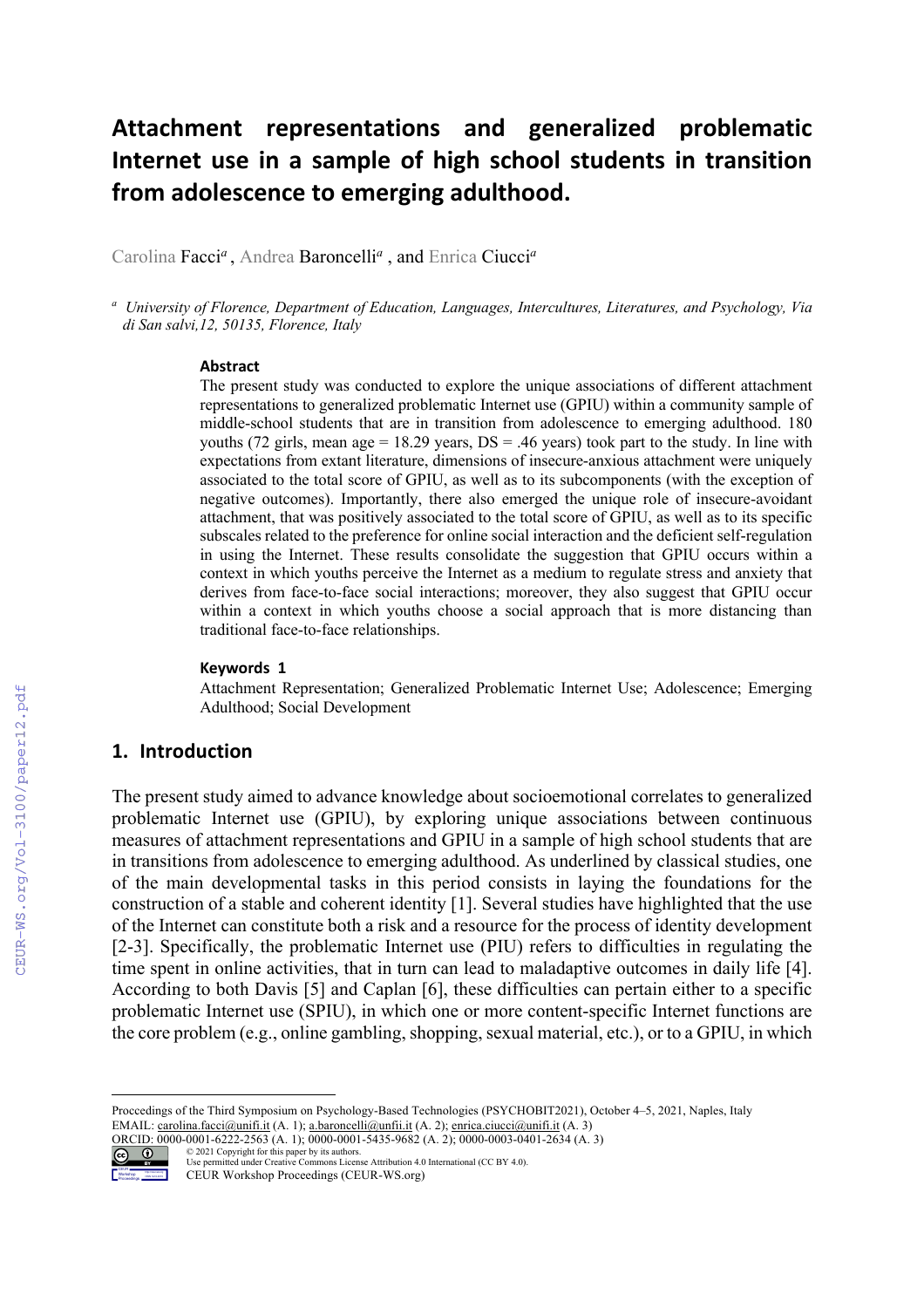individuals present a maladaptive preference for the socio-communicative aspects of the Internet.

As for the specific of GPIU, youths with high levels of internalizing problems (e.g., loneliness, anxiety, depression) are more prone to perceive the use of the Internet as a simple way to regulate their emotional states in social interactions, feeling safe and competent; nevertheless, over time they develop a compulsive attitude toward this medium, damaging residual face-toface social relationships and reaching low school/work performances [6-10]. Recently, research on socioemotional correlates to GPIU considered areas other than internalizing problems; for instance, it has been suggested that youths with high levels of a callous and unemotional attitude toward others can benefit from social relationships managed online, considering that the interpersonal distance provided by the Internet medium is suitable for manipulate and attack others without wondering about their sufferance [11]. Starting from the above-mentioned results, we aimed to in-depth explore the relational characteristics associated to GPIU in adolescent which are in transition from adolescence to emerging adulthood, assuming that different motivations pertaining social relationships may coexist and lead to the development of GPIU. In this view, we paid attention to the construct of attachment representations. Attachment refers to the search of proximity and security to specific caregivers [12]; over time, attachment relationships define specific mental representations about the Self, the caregivers, and the relationships between the Self and the caregivers (i.e, attachment representations), that have an important influence on future social relationships [13]. Briefly, a "secure" attachment representation implies a positive view of both the Self and others, with a consequent trustworthiness in social relationships; on the contrary, an "insecure" attachment representation derives from negative attachment experiences with social partners, that can result in considering oneself as not worthy of love and care (i.e., "insecure-anxious" attachment representation), or not in need of close relationships (i.e., "insecure-avoidant" attachment representation) [13-14]. Extant research on PIU has found positive correlations with problematic interpersonal relationships and attachment insecurity to both mothers and fathers; specifically, it has been suggested that insecure attachment representations can drive adolescents in developing a PIU as a coping strategy to regulate stress and anxiety in face-toface social transaction [15-18].

Starting from the above-reported literature, in the present study we aimed to advance the knowledge about attachment representations and GPIU in several ways. First, most of extant results refers to PIU (i.e., without distinguishing between SPIU and GPIU), or to specific social media (e.g., Facebook); in the present study, we focused on the specific construct of GPIU, hypothesizing to confirm the positive association between insecure-anxious attachment and the presence of high levels of GPIU (considering both the total score and all its specific subscales). Moreover, we adopted continuous measures of attachment representations, in order to consider the unique role of secure, insecure-anxious, and insecure-avoidant attachment in the associations to GPIU; in fact, we sought to explore whether the specific insecure-avoidant attachment had a unique role in GPIU. In line with previous results about CU traits [11], we hypothesized that a distancing representation of relationships with others could induce youths to prefer and over-invest in Internet-mediated relationships, and this in turn could lead to GPIU. In addition, while the majority of previous studies considered attachment toward parents or within family context, we chose to consider attachment representations with multiple social partners; this was particularly important due to the specific transition here considered (i.e., from adolescence to emerging adulthood), during which relationships with classmates, friends, and romantic partners assume a great importance.

# **2. Method**

# **2.1. Participants and procedures**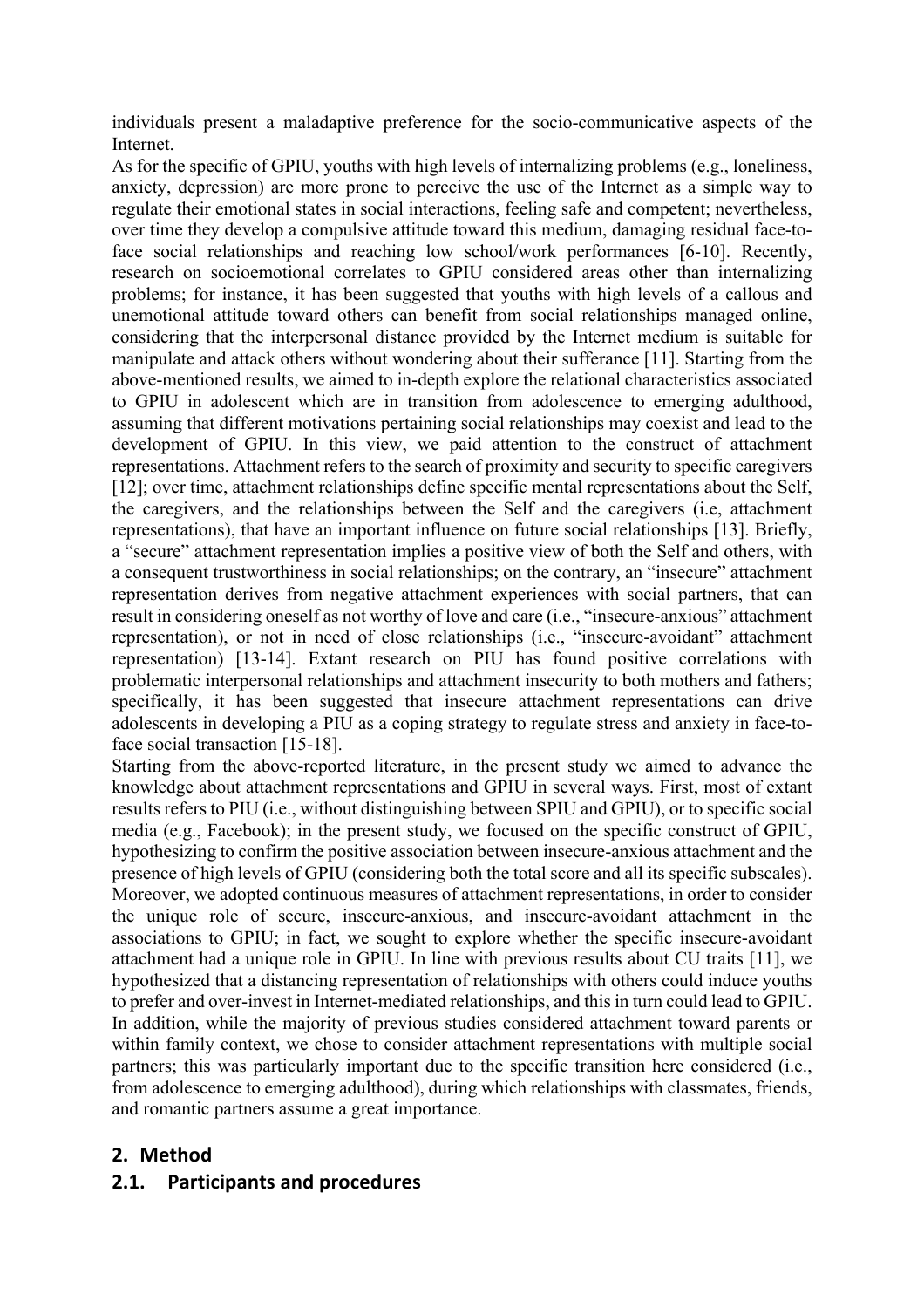We contacted three scholastic Institutions located in Central Italy to propose a research collaboration in the field of adolescence, psychological development, and the use of new technologies. Institutional Review Boards and School Deans approved all procedures, and written informed consent was requested for each student; specifically, written informed consent was asked to parents of students under the legal adult age in Italy (i.e., 18 years), while it was directly obtained from adult students (i.e., over the age of 18 years). About 800 students were contacted, and about 600 students gave their consent to participate in the research. Trained assistants administered study questionnaires in the classrooms during two school hours. For the purpose of the present study, we selected from our database only adolescents over the age of 18 years; moreover, we applied the following exclusion criteria: inaccuracy in completing questionnaires (i.e., multiple items with no answer, or with all identical answers), psychiatric diagnosis or mental injuries that prevented the understanding of the questionnaires, severe unfamiliarity with Italian language, absence from school during data collection. As a consequence, the final sample of the present study was made up by 180 community sample adolescents (72 girls, mean age = 18.29 years,  $DS = .46$  years); more than 90% of the students were from Italian backgrounds. 8.89% of the students attended Vocational Schools, 44.44% attended Technical Institutes, and 46.67% attended Lyceum High Schools.

## **2.2. Measures**

*GPIU*. The Generalized Problematic Internet Use Scale 2 (GPIUS2 [6], Italian version by Fioravanti and colleagues [19]) is a 15-item self-report questionnaire that assesses cognition and behaviours related to GPIU. This questionnaire allows both to obtain a total score of GPIU (alpha in the present study  $= .89$ ), as well as specific scores regarding preference for online social interactions (POSI; 3 items, e.g., "*I prefer communicating with people online rather than face-to-face*", alpha in the present study = .72), the use of the Internet for mood regulation (3 items, e.g., "*I have used the Internet to make myself feel better when I was down*", alpha in the present study = .85), deficient self-regulation in using the Internet (6 items, e.g., "*When I haven't been online for some time, I become preoccupied with the thought of going online*", alpha in the present study = .88), and negative outcomes (3 items, e.g., "*I have missed social engagements or activities because of my Internet use*", alpha in the present study = .75). Students completed the questionnaire using an 8-point Likert-type scale, from 1 (*definitely disagree*) to 8 (*definitely agree*).

*Attachment representations***.** The attachment representations were investigated using the Attachment Style Questionnaire (ASQ [20]; Italian version by Fossati and colleagues [21]). It is 40-item self-report questionnaire that allow to assess five attachment representations: confidence (8 items, e.g., "*I feel confident that other people will be there for me when I need them*", alpha in the present study = .68), discomfort with closeness (10 items, e.g., "*I find it hard to trust other people*", alpha in the present study = .79), relationships as secondary (7 items, e.g., "*To ask for help is to admit that you're a failure*", alpha in the present study = .78), need for approval (7 items, e.g., "*It's important to me that others like me*", alpha in the present study = .69), preoccupation with relationships (8 items, e.g., "*I worry a lot about my relationships*", alpha in the present sample = .77). Participants had to indicate their agreement with each item using a 6-point Likert-type scale, from 1 (*totally disagree*) to 6 (*totally agree*).

### **2.3. Data Analysis**

First of all, we inspected data distribution by examining mean, standard deviation, skewness and kurtosis of each study variable. Subsequently, we realized zero-order correlations: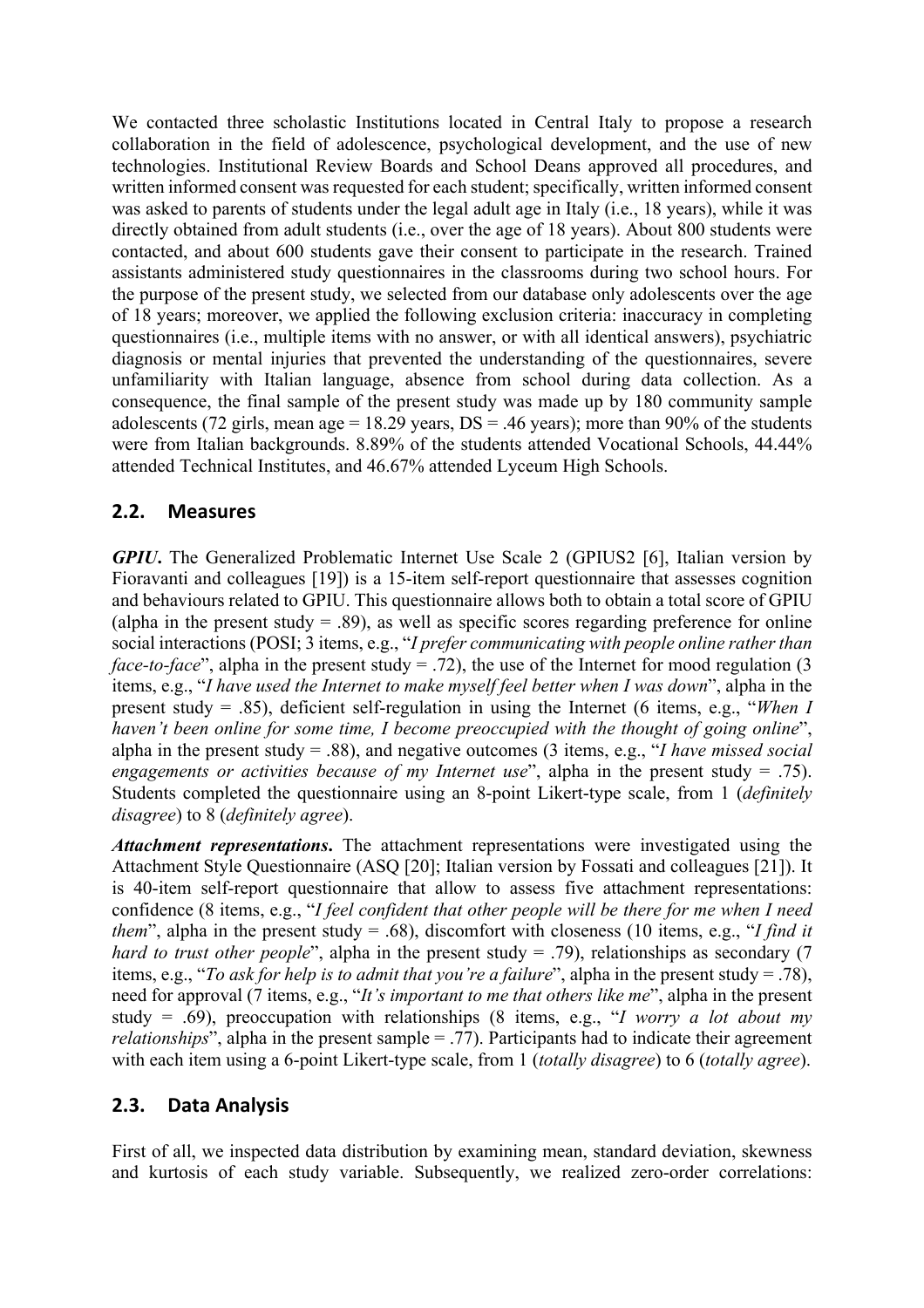Kendal's *tau-b* was used for correlations involving "Gender" (i.e., a dichotomous variable), and Pearson's *r* was used for pairs of continuous variables. In order to test the unique role of each attachment representation to the total score of GPIU (and subsequently to each GPIUS subscale) over and above gender, age, and the other measures of attachment representations, main analyses were realized using a linear regression approach.

# **3. Results**

Table 1 illustrates descriptive statistics and zero-order correlations; all variables approached normal distribution (both skewness and kurtosis values were in the range [-2.00; +2.00]), with the exception of the negative outcome subscales form the GPIUS. Since we did not obtain significant improvements from the log-transformation of the scale, we preferred to keep the original scale. Correlation analyses showed that confidence was negatively associated to the variables from the GPIUS (*r*s ranging from -.18,  $p < .05$ , to -.22,  $p < .01$ ), with the exception of negative outcomes. Moreover, the two scales assessing avoidant attachment representations (i.e., discomfort with closeness and relationships as secondary) were positively related to all the variables from the GPIUS (*rs* ranging from .17,  $p < .05$ , to .30,  $p < .001$ ). Lastly, the two scales assessing anxious attachment representations (i.e., need for approval and preoccupation with relationships) were positively related to the variables from the GPIUS (*r*s ranging from .21,  $p < 0.01$ , to .37,  $p < 0.001$ ), with the exception of negative outcomes.

Table 2 reports results of linear regressions. Over and above gender and age, total score of GPIU presented unique positive associations to both relationships as secondary ( $\beta$  = .18, *p* < .05) and preoccupation with relationships ( $\beta = .27, p < .01$ ). Considering the specific subscales of the GPIUS, POSI showed unique positive associations to both relationships as secondary (β  $= .23$ ,  $p < .01$ ) and need for approval ( $\beta = .21$ ,  $p < .05$ ). Mood regulation presented a unique positive association to preoccupation with relationships ( $\beta = .28$ ,  $p < .01$ ), and deficient selfregulation showed unique positive associations to both relationships as secondary (β = .17, *p* < .05) and preoccupation with relationships ( $\beta$  = .26,  $p$  < .01). Negative outcomes did not show significant associations with attachment representations.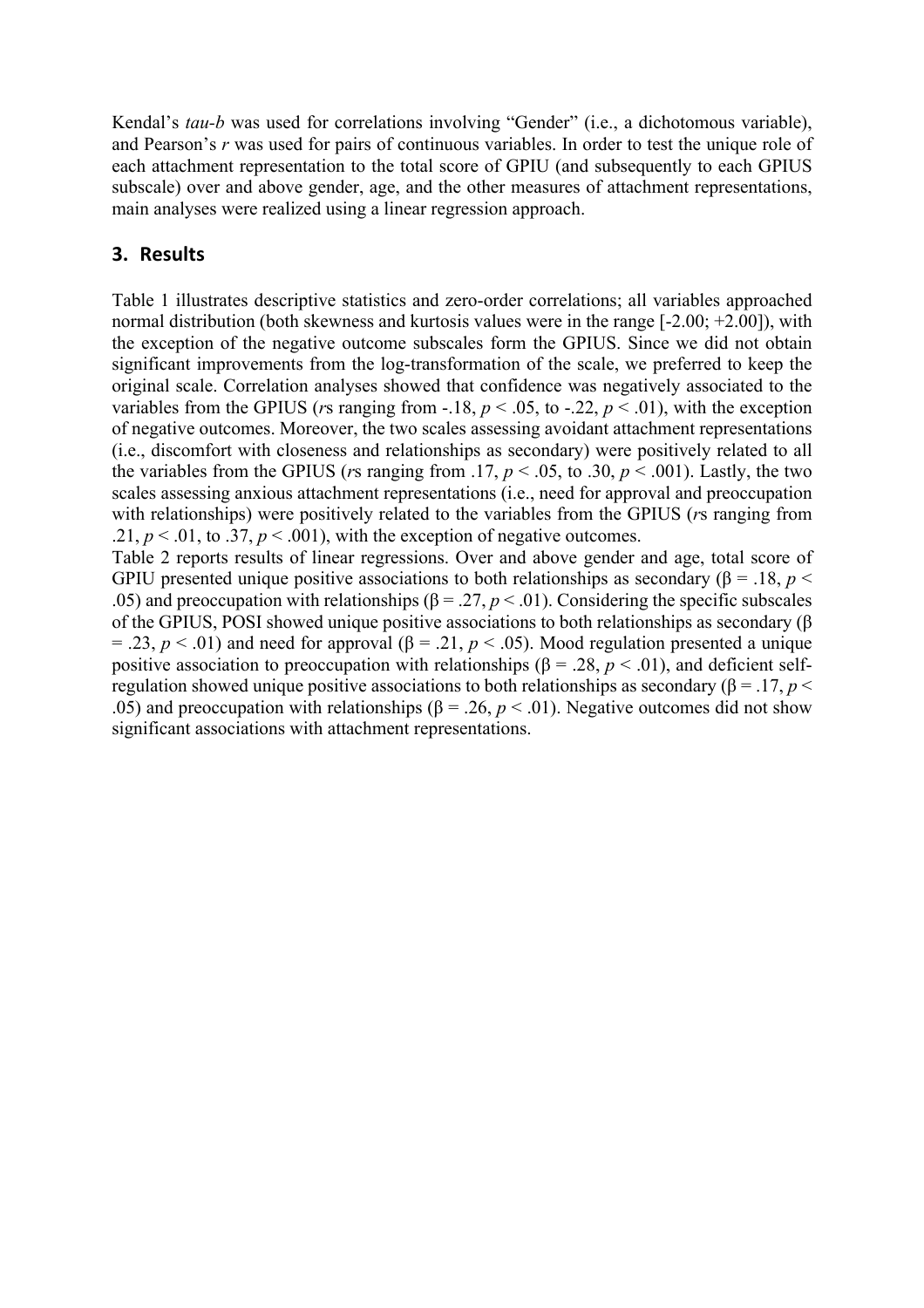| Table 1                                             |
|-----------------------------------------------------|
| Descriptive Statistics and Zero-order Correlations. |

|                                        | M                        | <b>SD</b> | Skewness Kurtosis |         |          | 2                        | 3         | $\overline{4}$ | 5         | 6                        |          | 8 | 9        | 10       | 11             | 12 |
|----------------------------------------|--------------------------|-----------|-------------------|---------|----------|--------------------------|-----------|----------------|-----------|--------------------------|----------|---|----------|----------|----------------|----|
| 1 Gender                               | $\overline{\phantom{a}}$ |           |                   |         |          |                          |           |                |           |                          |          |   |          |          |                |    |
| 2 Age                                  | 18.29                    | .46       | .91               | $-1.19$ | .13      | $\overline{\phantom{a}}$ |           |                |           |                          |          |   |          |          |                |    |
| 3 ASQ-Confidence                       | 4.09                     | .70       | $-.16$            | $-.11$  | $.18*$   | .07                      |           |                |           |                          |          |   |          |          |                |    |
| 4 ASQ-Discomfort with Closeness        | 3.65                     | .82       | .06               | $-.27$  | $-16*$   | .03                      | $-.50***$ |                |           |                          |          |   |          |          |                |    |
| 5 ASQ-Relationships as Secondary       | 2.27                     | .84       | .86               | .94     | $.22**$  | $-.06$                   | $-.30***$ | $.39***$       |           |                          |          |   |          |          |                |    |
| 6 ASQ-Need for Approval                | 3.09                     | .89       | .28               | .12     | $-14*$   | $-.05$                   | $-.34***$ | $.37***$       | .11       | $\overline{\phantom{a}}$ |          |   |          |          |                |    |
| 7 ASQ-Preoccupation with Relationships | 3.54                     | .89       | $-.16$            | $-.49$  | $-.19**$ | .06                      | $-.27***$ | $.45***$       | .12       | $.60***$                 |          |   |          |          |                |    |
| 8 GPIUS-Total Score                    | 2.06                     | .87       | 1.12              | 1.39    | .03      | $-.07$                   | $-.21**$  | $.26***$       | $.28***$  | $.34***$                 | $.37***$ |   |          |          |                |    |
| 9 GPIUS-POSI                           | 1.94                     | 1.17      | 1.41              | 1.57    | .03      | $-.13$                   | $-.22**$  | $.19**$        | $.30***$  | $.29***$                 | $.21**$  |   |          |          |                |    |
| 10 GPIUS-Mood Regulation               | 2.61                     | 1.67      | 1.00              | .14     | .11      | $-.08$                   | $-18*$    | $.23**$        | $.17*$    | $.30***$                 | $.33***$ |   | $.46***$ |          |                |    |
| 11 GPIUS-Deficient Self Regulation     | 2.16                     | 1.29      | 1.38              | 1.28    | $-.03$   | $-.04$                   | $-.13$    | $.20**$        | $.20**$   | $.29***$                 | $.34***$ |   | $.37***$ | $.46***$ | $\overline{a}$ |    |
| 12 GPIUS-Negative Outcomes             | 1.46                     | .87       | 2.92              | 11.14   | $.19**$  | .05                      | $-18*$    | $.18**$        | $-.25***$ | .09                      | .11      |   | $.38***$ | $.33***$ | $.50***$       |    |

Notes. \*  $p < .05$ ; \*\*  $p < .01$ ; \*\*\*  $p < .001$ . ASQ: Attachment Style Questionnaire. GPIU: Generalized Problematic Internet Use.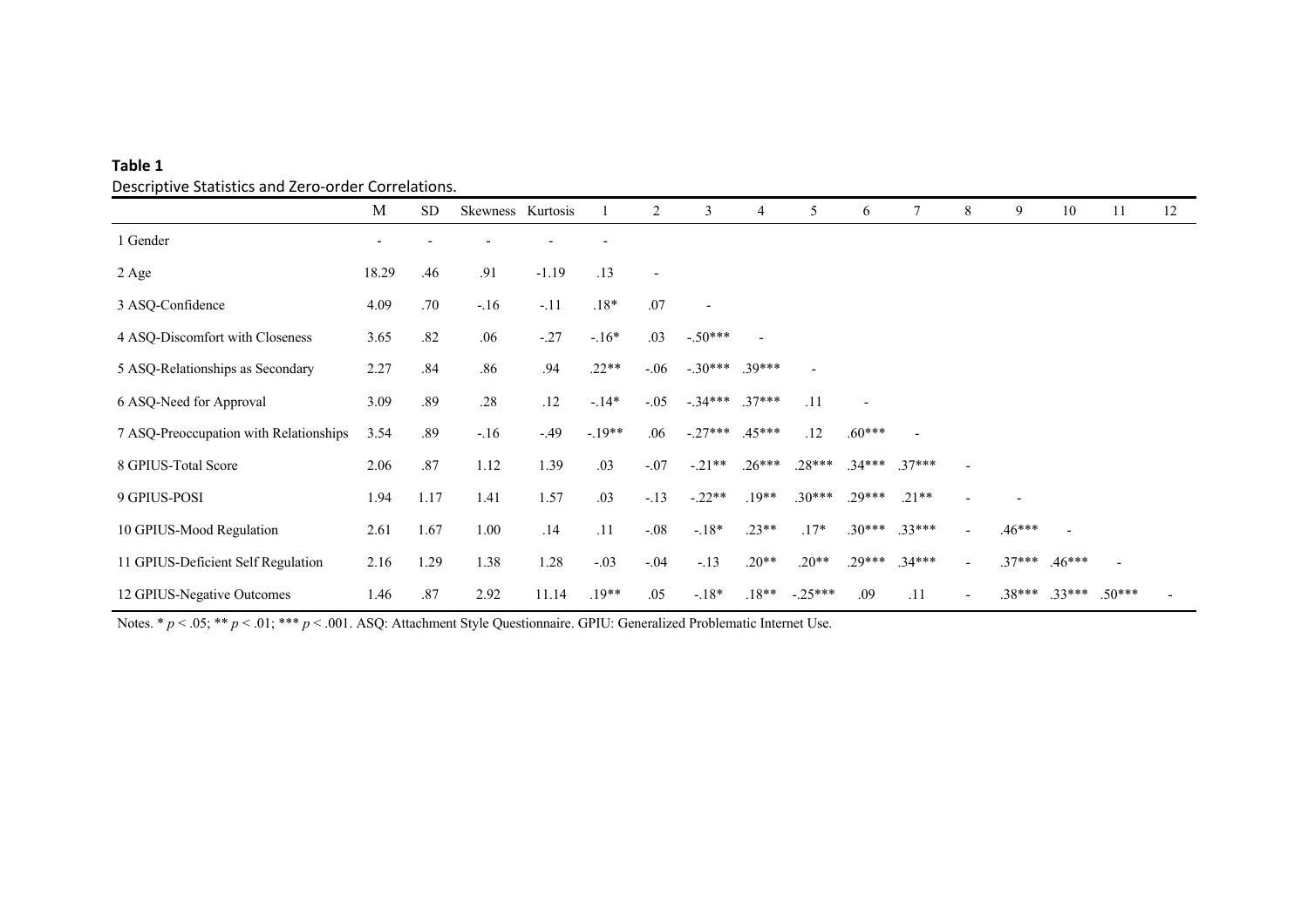# **Table 2**

Regression Analyses (β scores).

|                                           | Gender   | Age    | ASQ-<br>Confidence | ASO-Discomfort<br>with Closeness | ASO-Relationships as<br>Secondary | ASO-Need<br>for Approval | ASQ-Preoccupation with<br>Relationships | Model                 | $\mathbb{R}^2$ |
|-------------------------------------------|----------|--------|--------------------|----------------------------------|-----------------------------------|--------------------------|-----------------------------------------|-----------------------|----------------|
| <b>GPIUS-Total Score</b>                  | $.15*$   | $-.09$ | $-.05$             | .02                              | $.18*$                            | .16                      | $.27**$                                 | $F(7,179) = 7.571***$ | .20            |
| <b>GPIUS-POSI</b>                         | .09      | $-.12$ | $-.08$             | $-.03$                           | $.23**$                           | $.21*$                   | .08                                     | $F(7,179) = 5.274***$ | .14            |
| GPIUS-Mood Regulation                     | $.28***$ | $-.12$ | $-.08$             | .07                              | .01                               | .13                      | $.28**$                                 | $F(7,179)=6.667***$   | .18            |
| <b>GPIUS-Deficient Self</b><br>Regulation | $-.01$   | $-.04$ | .04                | $-.02$                           | $.17*$                            | .13                      | $.26**$                                 | $F(7,179)=4.547***$   | .12            |
| <b>GPIUS-Negative Outcomes</b>            | $.20*$   | .04    | $-.13$             | .07                              | .14                               | .001                     | .07                                     | $F(7,179)=3.218***$   | .08            |

Notes. \* *p* < .05; \*\* *p* < .01; \*\*\* *p* < .001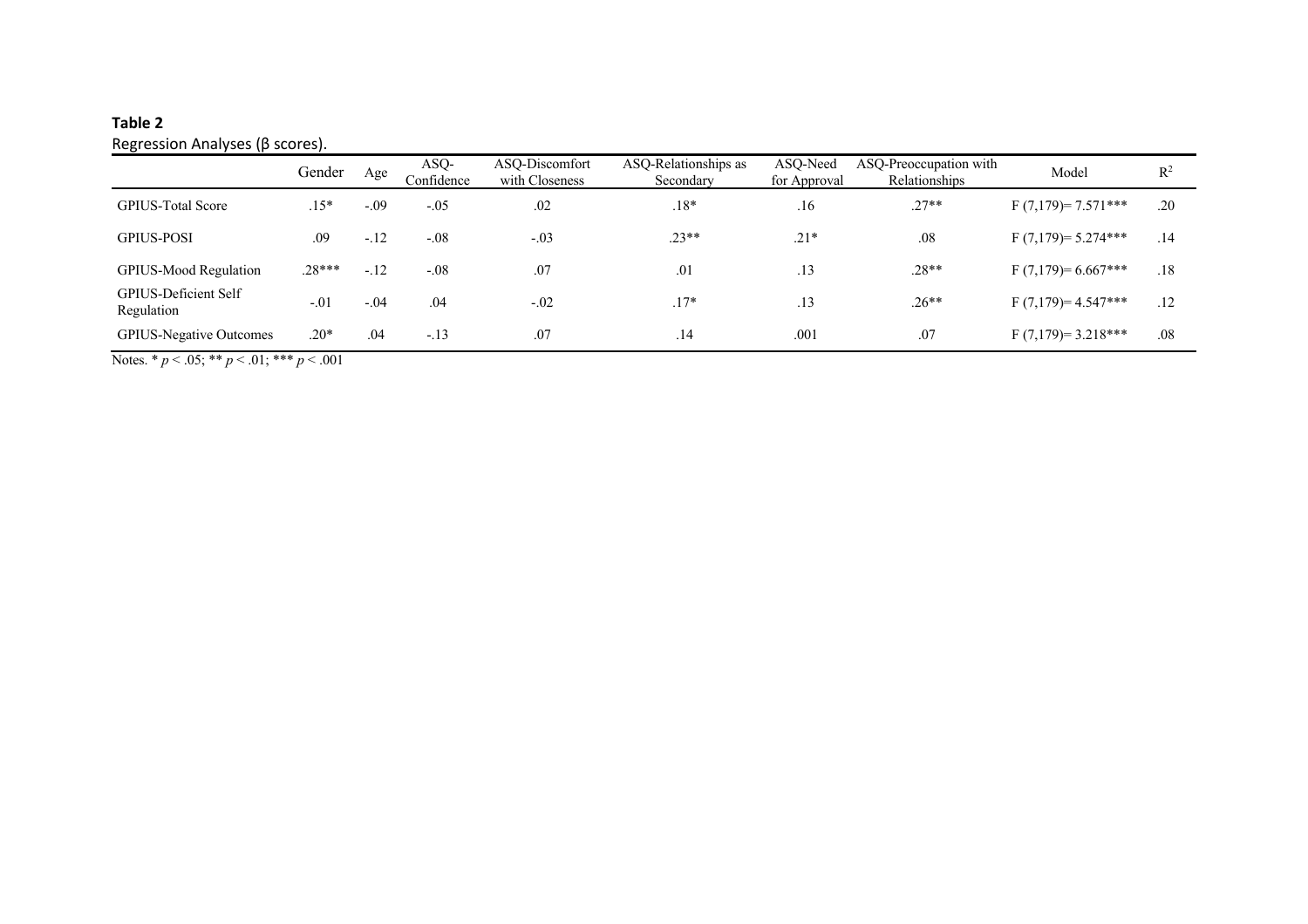### **4. Discussions**

The present study was conducted in order to explore the unique effects of different attachment representations in their association to GPIU within a community sample of middle-school students that are in transition from adolescence to emerging adulthood. In line with previous studies [15-18] and according to our hypotheses, dimensions of insecure-anxious attachment were uniquely associated to GPIU. Specifically, the unique role of preoccupation with relationships - that is defined by desire for intimacy with others along with fear of abandonment [20, 21] - emerged for the GPIU total score, as well as for specific subscales concerning the use of the Internet for mood regulation and the deficient self-regulation in using the Internet. According to existing results [16], we advance that youths with high levels of this attachment representation in their history could choose the Internet medium as a coping strategy to regulate stress and anxiety that derives from face-to-face social interactions. Moreover, the need for approval - that refers to an exacerbated need for acceptance and confirmation from others [20, 21] - was the attachment subscale to play a unique role in the association to the preference for online social interaction: once again, we could hypothesize that youths high in this attachment dimension perceive online social interaction as easier to carry on - and therefore with a higher probability of positive feedback - than offline relationships.

Importantly, we also found that insecure-avoidant attachment plays a unique role in the association to GPIU. Specifically, the attachment dimension connected with considering relationships as secondary - that is similar to the dismissing style proposed by Bartholomew [22], in which the self-sufficient Self denies the need of others - was positively associated both to the total score of GPIU, as well as to its specific dimensions related to the preference for online social interaction and the deficient self-regulation in using the Internet. These results can be read in line with a previous evidence emerged within the field of research on CU traits [11], that suggested the interpersonal distance provided by the Internet medium as a suitable situation in order to manipulate and attack others without wondering about their sufferance; similarly, we can hypothesize that a detached and devaluing representation of relationships with others can favor youths in choosing a type of social approach that is more distancing than the face-to-face one, even if this can lead to lose control about time spent online and being preoccupied with the thought of going online. Nevertheless, the cross sectional nature of our data prevents us from reaching causal conclusion; in fact, we could also hypothesize that a prolonged experience of high levels of GPIU can impact on attachment representations in a critical period for the development of identity such as that represented by the end of adolescence and the transition to adulthood.

These results are affected by some limits. First, we have already mentioned the cross-sectional nature of the study, and only future longitudinal research can confirm and better explain our results. Moreover, all study variables were investigated using self-report questionnaires, and a future replication should include a multi informant approach to prevent the risks related to common shared variance. Further, the sample was quite homogeneous considering participants' cultural background, thus generalization of our results to other contexts has to be tested. Nevertheless, this study enlarged the field of research on GPIU by demonstrating that both insecure-anxious and insecure-avoidant attachment representation can play a role as unique correlates of this phenomenon. These results also suggest broadening the gaze on the role that attachment – defined as a dimensional rather than a categorical construct - can play in the development of the identity of young adults, intercepting the risks and the benefits of the Internet medium in multiple ways.

### **5. Acknowledgements**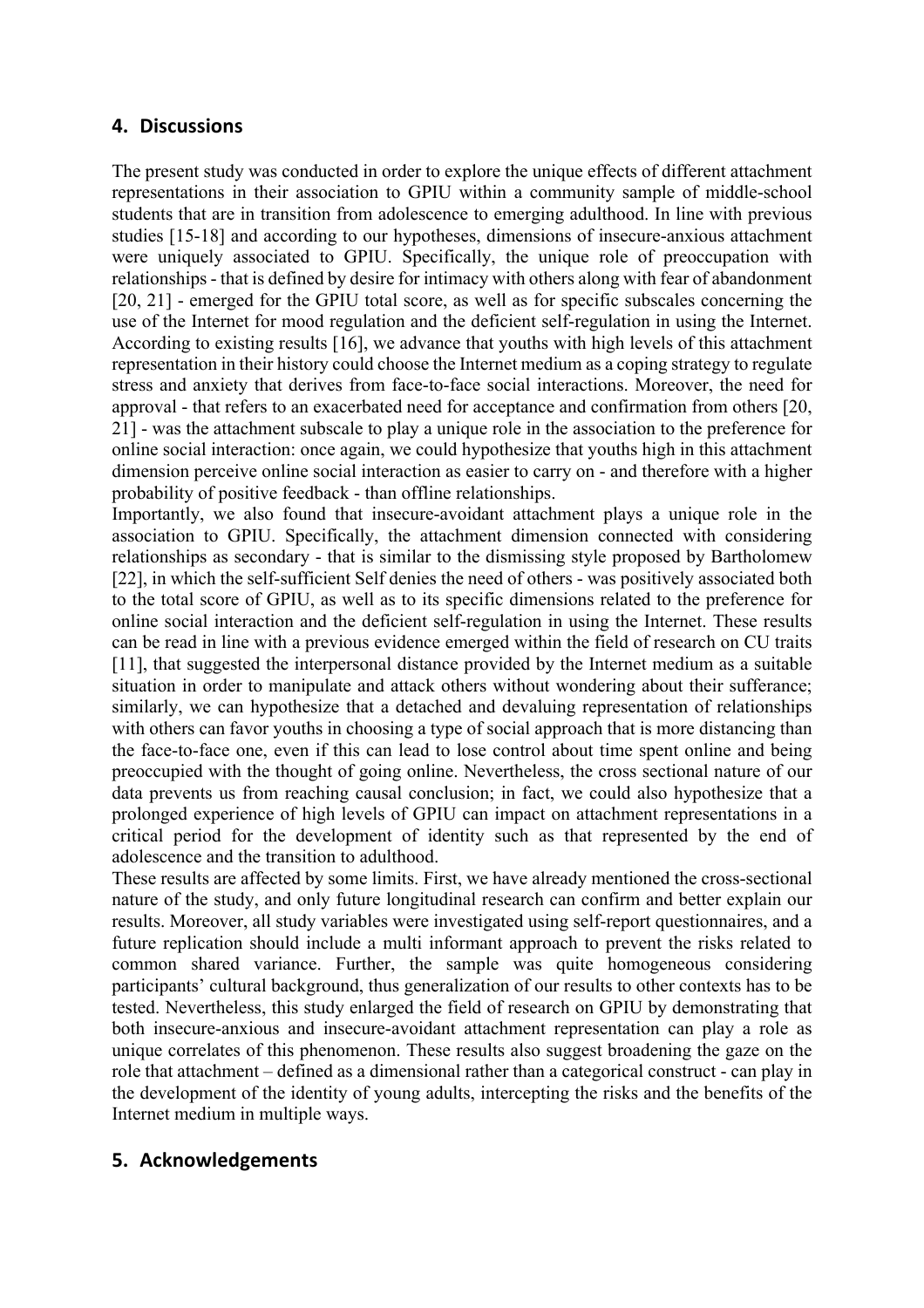The data collection was carried out thanks to the involvement of three scholastic Institutions located in Central Italy and the support of the deans and professors. We therefore thank the psychology students of the University of Florence who contributed to the research by offering us their support in collecting data.

#### **6. References**

- [1] E. H. Erikson, Identity: Youth and crisis. Norton, New York, NY, 1968.
- [2] I. Granic, H. Morita, H. Scholten, Beyond screen time: Identity development in the digital age, Psychological Inquiry (2020), 31, 195-223. doi:10.1080/1047840X.2020.1820214.
- [3] L. S. Sica, T. Di Palma, L. Aleni Sestito, Virtual identity: Risk or resource? A study about effects of using social network and multi-user virtual environment (MUVE) on processes of identity construction of emerging adults, in Proceedings of the International Conference "The Future of Education", Monduzzi Editore, Firenze, Italy.
- [4] M. M. Spada, An overview of problematic Internet use, Addictive Behaviors (2014), 39, 3-6. doi:10.1016/j.addbeh.2013.09.007.
- [5] R. A. Davis, A cognitive-behavioural model of pathological Internet use, Computers in Human Behaviour (2001), 17, 187-95. doi:10.1016/S0747-5632(00)00041-8.
- [6] S. E. Caplan, Theory and measurement of generalized problematic Internet use: A two-step approach, Computers in Human Behavior (2010), 26, 1089-1097. doi:10.1016/j.chb.2010.03.012.
- [7] B. W. Lee, L. A. Stapinski, Seeking safety on the internet: Relationship between social anxiety and problematic internet use, Journal of Anxiety Disorders (2012), 26, 197-205. doi:10.1016/j.janxdis.2011.11.001.
- [8] S. E. Caplan, Problematic Internet use and psychosocial well-being: Development of a theorybased cognitive-behavioral measure, Computers in Human Behavior (2002), 18, 533-575. doi:10.1016/S0747-5632(02)00004-3.
- [9] S. E. Caplan, Relations among loneliness, social anxiety, and problematic Internet use. CyberPsychology & Behavior (2007), 10, 234-241. doi:10.1089/cpb.2006.9963.
- [10] R. LaRose, C. A. Lin, M. S. Eastin, M.S., Unregulated Internet usage: Addiction, habit, or deficient self-regulation?, Media Psychology (2003), 5, 225-253. doi:10.1207/S1532785XMEP0503\_01.
- [11] A. Baroncelli, C. Facci, E. Ciucci, The unique and interactive effects of callous-unemotional traits and internalizing emotion problems in the association to adolescents' generalized problematic Internet use, in Proceedings of the Second Symposium on Psychology-Based Technologies. ISSN: 16130073.
- [12] J. Bowlby, Attachment and loss: Attachment (Vol. 1). Basic Books, New York, NY, 1969.
- [13] M. D. S. Ainsworth, M. C. Blehar, E. Waters, S. Wall, Patterns of attachment: A psychological study of the Strange Situation. Erlbaum, 1978.
- [14] M. Main, N. Kaplan, J. Cassidy, Security in infancy, childhood, and adulthood: A move to the level of representation, in: I. Bretherton, E. Waters (Eds.), Growing points in attachment theory and research, Monographs of the Society for Research in Child Development (1985), 50, 66-104.
- [15] X. Lan, W. Wang, Parental attachment and problematic internet use among chinese adolescents: The moderating role of gender and grit, International Journal of Environmental Research and Public Health (2020), 17, 8933. doi:10.3390/ijerph17238933.
- [16] C. Marino, T. Marci, L. Ferrante, G. Altoè, A. Vieno, A. Simonelli, G. Caselli, M. M. Spada, Attachment and problematic Facebook use in adolescents: The mediating role of metacognitions, Journal of Behavioral Addictions (2019), 8, 63-78. doi:10.1556/2006.8.2019.07.
- [17] A. E. Kalaitzaki, J. Birtchnell, The impact of early parenting bonding on young adults' internet addiction, through the mediation effects of negative relating to others and sadness, Addictive Behaviors (2014), 39, 733-736. doi:10.1016/j.addbeh.2013.12.002.
- [18] L. Milani, D. Osualdella, P. Di Blasio, Quality of interpersonal relationships and problematic internet use in adolescence, CyberPsychology & Behavior (2009), 12, 681-684. doi:10.1089/cpb.2009.0071.